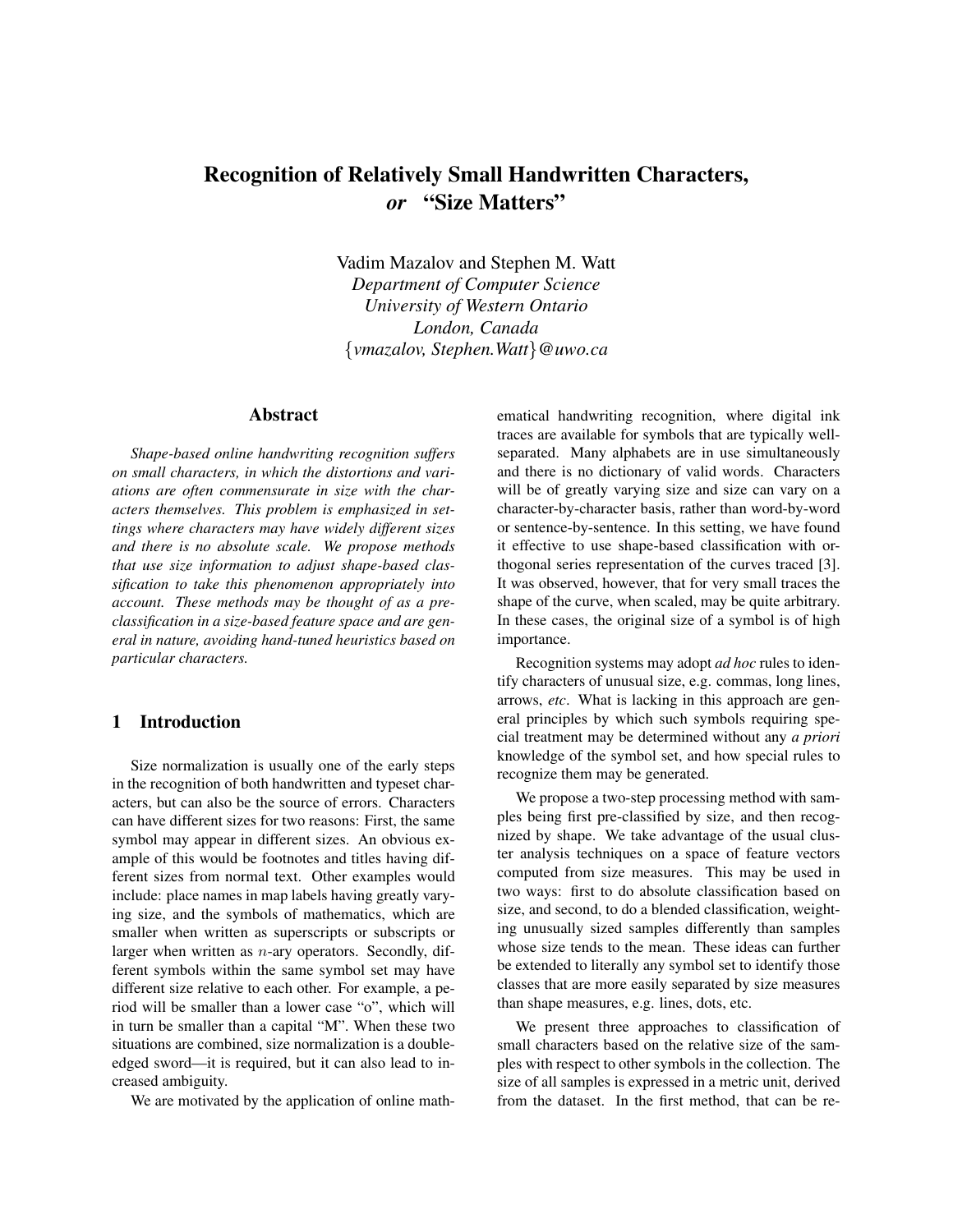garded as a 1-dimensional classifier, a feature is computed from a letter based on its width and height, regulated by a parameter. Given that the parameter is optimized, the method is shown to yield good results for our purposes. This method can be further extended to linear characters, such as "–", "|" with appropriate size measure. The second method is a generalized version of the first technique and it suggests to compute several parameters not only from the size of a letter, but also from its shape, e.g. the area of the convex hull of trace points of the character. Then, one-vs-one support vector machine (SVM) classification becomes a natural way to differentiate classes, if the number of classes is small. However, there are some dictionaries with large set of characters that have identical shape and can only be distinguished by its size. Examples include some capital and low-case characters from the Latin and Greek alphabets, e.g. Kk, Oo, most of the symbols from the Russian alphabet, e.g. BB,  $\Gamma$ r,  $\Box$  $\Box$ ,  $\Box$ *Mu*, musical notation, and Benesh notation. The third approach is the most robust and suitable for collections with large number of small classes. The distance to the convex hull of coefficients of approximation of coordinate functions [4] is adjusted based on the size of the test sample and the average size of samples in the candidate class. All of the methods are shown to improve significantly the current state of our algorithm with respect to small characters.

The rest of the paper is organized as follows. Some of the preliminaries are given in Section 2. Description of the size-sensitive classification schemes is given in Section 3, including the details of the measurement unit, the 1-dimensional and 3-dimensional classification algorithms, as well as the weight-based method. Experimental setting and results are reported in Section 4. Section 5 concludes the paper.

# 2 Previous Work

Partially related problems have been studied in the past. A conventional approach to identification of small samples is by comparison with a fixed threshold, expressed in pixels. The adaptive normalization method developed in [7] adjusts the size of a character based on its aspect ratio. In [2] it is proposed to estimate the principal line, and correspondingly the size of symbols, using the pixel count histogram when projected on the vertical axis. Recognition rate of handwritten numerals depending on the size was investigated in [5]. In [10] it is proposed to perform size normalization with Hough transform.

These methods are designed for either processing characters independently or for extraction of information from a set of characters. In contrast, we propose



**Figure 1. Examples of scaled small characters from the top row to the bottom: period, comma, quotes.**

to apply special classification rules to *relatively* small symbols.

An efficient and accurate technique for online classification of characters has been developed in [3, 4]. In the approach, the feature vector of a character is constructed from coefficients of approximation of the strokes with orthogonal polynomials. Classification is based on the minimal distance to convex hulls of training classes, where each character is represented as a point with coordinates being the coefficients of approximation. Normalization of a sample with respect to size is achieved by normalizing the coefficients vector so that its norm is equal to one. The method was tested on a collection of handwritten samples, and can be as well used as a general purpose algorithm for recognition of two-dimensional patterns. The technique is overall robust, but has a drawback, related to size-normalization – it does not take into account the initial size of a sample. As a result, small samples are scaled to the size of a regular character that leads to incorrect classification. Examples of small samples are shown in Figure 1, where it is easy to observe that, for instance, normalized period can be mis-classified as many other symbols, comma resembles a closing bracket, while quotes are hard to distinguish from "11". Thus, the algorithm requires a robust adaptive size normalization approach.

# 3 Size-Sensitive Classification Schemes

### 3.1 The Unit of Measurement

To treat small samples efficiently, one has to identify what the small character is. The size of a small symbol should not be dependent on the device, nor identified as a constant amount of pixels. Instead, the size should be expressed in terms of some properties of the dataset. Similar to the notion of *Ex-typography*, we choose to take the average height of lower-case  $x$  as the unit measure, and denote this value as ex, analogous to the *ex* measure in CSS [1]. In other words, ex can be under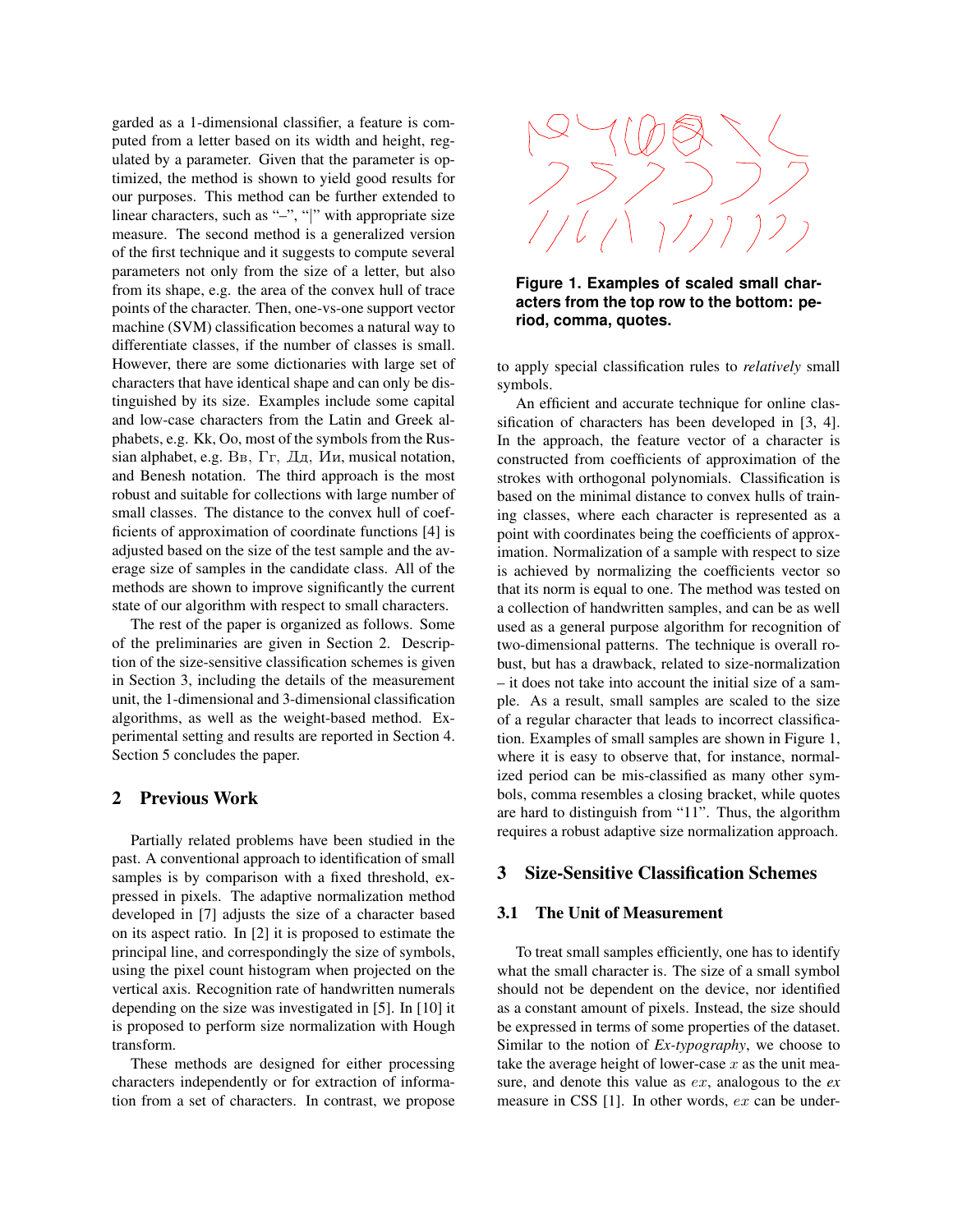stood as a metric unit for all characters in a database. In this setting, we can separate small classes from other classes based on dynamic size measures.

#### 3.2 1-Dimensional Classification

The algorithm described in this section is the simplest form of a classifier, since only one feature is analyzed – the size of the sample. Despite its simplicity, in the experimental section we show that this technique has very low error in recognition of certain classes due to the dynamic nature of the size measure.

**The Size Measure** If the size of a character  $c$  is analyzed by its bounding box, there are essentially two types of size measures: perimeter-based and area-based. The perimeter-based measure is studied in this section  $s(c) = \alpha w(c) + h(c)$ , where  $\alpha$  is a parameter,  $w(c)$  and  $h(c)$  are width and height of the bounding box of the character. We empirically find the  $\alpha$  that gives the lowest classification error. The area-based feature is considered in Section 3.3.

Classification Consider a dataset with only two classes  $\{\circ, \times\}$  that are to be classified with respect to size, and the average size of  $\circ$  is less than the average size of  $\times$ . Let  $s_{\{\circ,\times\}}$  be the size threshold that separates the classes. Then a sample from the class  $\circ$  ( $\times$ ) is considered to be classified incorrectly, if its size is greater (smaller) than  $s_{\{\circ, \times\}}$ . We denote with  $I_{\circ}$  ( $I_{\times}$ ) the set of incorrectly classified samples of  $\circ$  ( $\times$ ). Then, the overlap of the classes is computed as

$$
D_{\{\circ,\times,s_{\{\circ,\times\}}\}}=\sum_{i\in I_\circ}(s(i)-s_{\{\circ,\times\}})+\sum_{i\in I_\times}(s_{\{\circ,\times\}}-s(i))
$$

The threshold  $s_{\{\circ,\times\}}$  that minimizes the overlap can be found in  $O(n)$  given that sizes have been computed and stored in a sorted array, where  $n$  is the total number of samples in  $\circ$  and  $\times$ , see Algorithm 1 for details. The algorithm can be easily extended to an arbitrary amount of classes.

The classification error is measured as described in Algorithm 2.

## 3.3 3-Dimensional Classification

In this scheme three features are extracted from characters: the height and the width of the bounding box, and the area of the convex hull of points of the sample, see Figure 2. We test whether these indicators are sufficiently discriminative with an SVM classifier.

Algorithm 1 Find Separating Threshold $(S_0, S_\times, s)$ 

**Input:**  $S_{\circ}$  – the set of samples of the class  $\circ$ ,  $S_{\times}$  – the set of samples of the class  $\times$ ,  $s$  – the array of sizes of samples from both classes, sorted in ascending order. Output:  $s_{\{\circ,\times\}}$ .

Compute differences between consecutive elements of S as  $\Delta_i = s[i] - s[i-1], i = 1, ..., n$ .  $D_{\{\circ,s[n]\}} \leftarrow 0$ 

for all  $i = n - 1$  to 0 do

Compute the overlap for samples of the class  $\circ$ , if  $s[i]$  is the threshold

$$
D_{\{\circ,s[i]\}} \leftarrow k_{\{\circ,s[i]\}} \Delta_{i+1} + D_{\{\circ,s[i+1]\}}
$$

where  $k_{\{\circ,s[i]\}}$  is the number of incorrectly discriminated samples of  $\circ$  for the threshold s[i]. end for

 $D_{\{\times, s[0]\}} \leftarrow 0$ for all  $i = 1$  to n do

> Compute the overlap for samples of the class  $\times$ , if  $s[i]$  is the threshold

$$
D_{\{\times, s[i]\}} \leftarrow k_{\{\times, s[i]\}} \Delta_i + D_{\{\times, s[i-1]\}}
$$

where  $k_{\{\times, s[i]\}}$  is the number of incorrectly discriminated samples of  $\times$  for the threshold s[i].

# end for

for all  $i = 0$  to n do

$$
D_{\{\circ,\times,s[i]\}} \leftarrow D_{\{\circ,s[i]\}} + D_{\{\times,s[i]\}}
$$

end for

**return**  $\{s[m] | D_{\{\circ, \times, s[m]\}} = \min_{i=0..n} D_{\{\circ, \times, s[i]\}}\}$ 

Algorithm 2 classificationError( $\alpha$ )

**Input:**  $\alpha$  - the parameter in the size measure.

Output: Classification error.

For the given  $\alpha$ : Compute sizes of samples.

{In 10-fold cross-validation over the dataset}

for  $i = 1$  to 10 do

Take the *i*-th training set and find  $s_{\{\circ, \times\}}$  with Algorithm 1.

Test  $s_{\{\circ, \times\}}$  with the *i*-th test set. The classification error is reported as the ratio of incorrectly discriminated samples to the total number of samples in the test set.

end for

return The average discrimination error over the 10 runs.

#### 3.4 Weight-based classification

The letter "." can usually be classified based on its size in ex units. By analyzing sizes of characters in a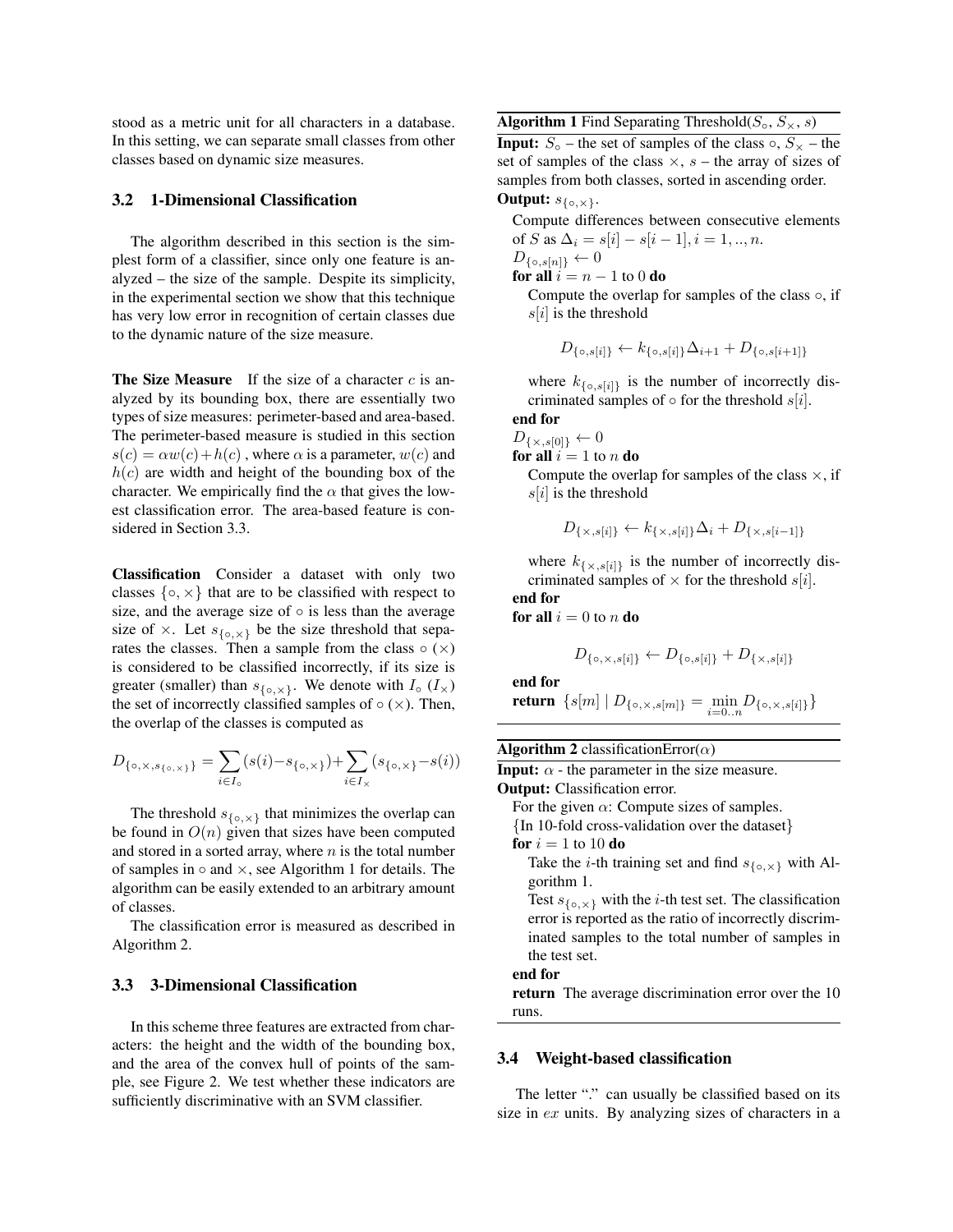

**Figure 2. Convex hull of a sample**

Algorithm 3 WeightedClassification $(x)$ **Input:**  $x$  - a test sample.

Output: The result of classification.

 $s_x \leftarrow \text{width}(x) + \text{height}(x)$ {Select k nearest neighbours of candidate classes  $C_1, \ldots, C_N$ , as described in [4]} for  $i = 1$  to N do  $d_i \leftarrow D(x, \text{CHNN}_k^i)$ **if**  $C_i$  is a class of small symbols **then**  $d_i \leftarrow (\omega(s_x) + \beta |\omega(\bar{s}_i) - \omega(s_x)|) \cdot d_i$ end if end for **return**  $C_j | d_j = \min_{i=1..N} d_i$ 

dataset, one can obtain the minimal size threshold of samples, other than ".". If the size of a test sample is smaller than the threshold, then it is automatically classified as ".". If the size is greater, the character still can be ".". Therefore, the class of "." is considered in computation of distances, described below.

Unlike ".", other small symbols, such as ",", preserve its initial shape after normalization, even though the letter maybe scaled significantly and appear as a different character. Thus, the shape and size should both be considered in classification. The distance to the small classes is *adjusted* based on the average relative size of samples in the class and the relative size of the test sample

$$
D_{adj} = (\omega(s_x) + \beta |\omega(\bar{s}_i) - \omega(s_x)|) \cdot D(x,\mathrm{CHNN}_k^i)
$$

where  $s_x$  is the relative size of the test sample x (the sum of its width and height),  $\bar{s}_i$  is the average relative size of samples in the test class i,  $\beta$  is a parameter,  $D/D_{adj}(x, \text{CHNN}_k^i)$  is the distance/adjusted distance from the test sample to the convex hull of  $k$  nearest neighbours of the class  $i$  [4], where  $i$  is one of the small classes. The distance to regular-size classes is computed without the weight adjustment. We take the function  $\omega(s)$  to have the form  $s^{\gamma}$  where  $\gamma$  is a numeric parameter to be evaluated. See Figure 3 for examples of  $\omega(s)$ . This method is illustrated in Algorithm 3.

Besides their size, small characters can usually be



**Figure 3. Examples of the weight function depending on the relative size:**  $\omega(s)$  =  $s^{1/4}$ ,  $\omega(s)=s$ , and  $\omega(s)=s^4$ 



**Figure 4. Relative frequency vs relative size for the different classes in the OR-CCA dataset**

differentiated by positioning, relative to the baseline and mean line. However, we leave that analysis to another recognition layer, responsible for the spatial segmentation of formulas.

# 4 Experiments

### 4.1 Experimental Setting

The experimental dataset is based on the database of handwritten characters, collected at the Ontario Research Centre for Computer Algebra, a subset of the dataset described in [4]. Since the dataset does not contain classes with small characters, we obtained samples "." and ","/"" by decomposing the following symbols: ":", "a¨", "÷", "a˙ ", " .=","!",". . .","i","j","","?",";". Visual examination of the small characters written within the context of another character and the small letters written independently did not reveal significant differences. Therefore, we find this setting adequate.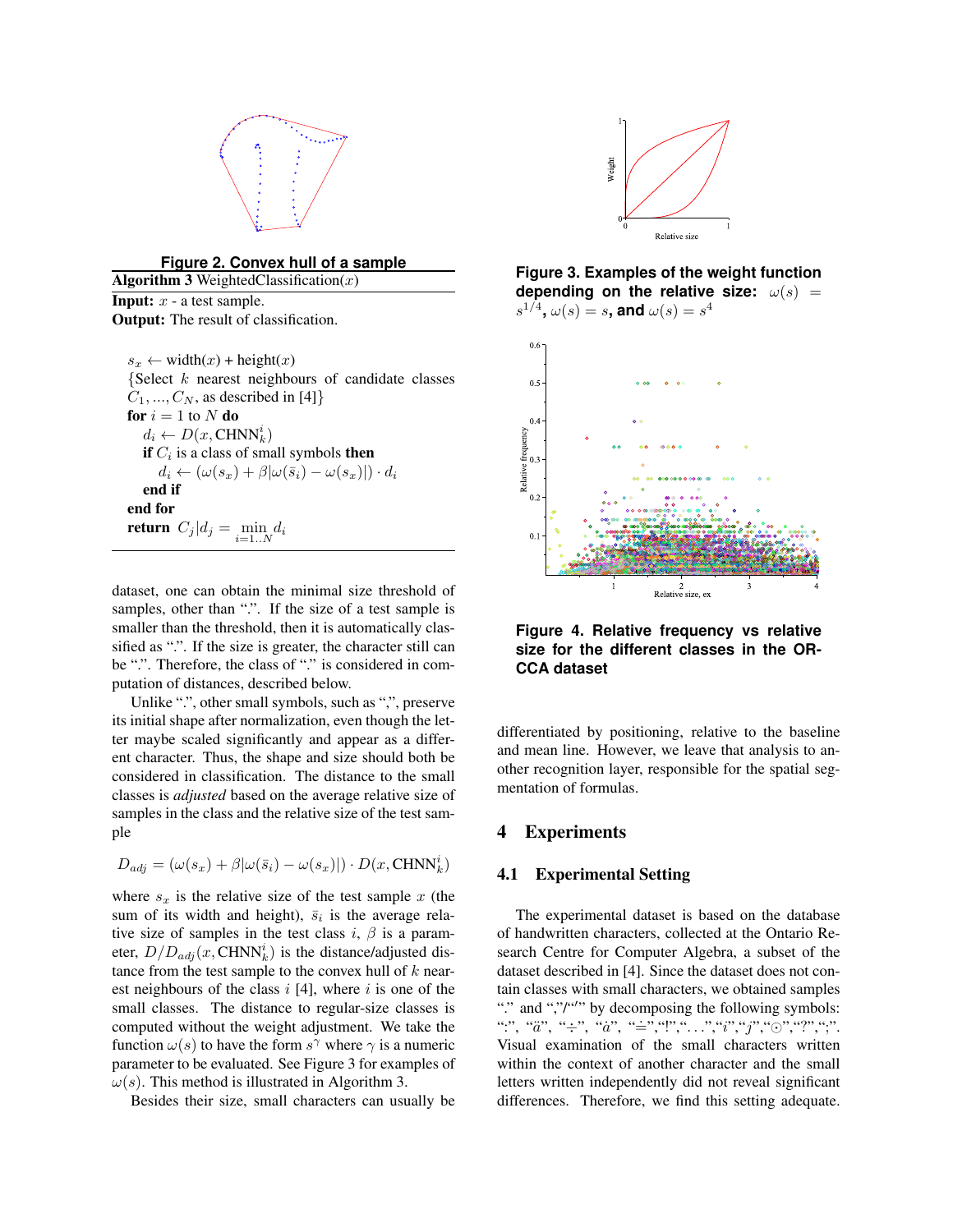

**Figure 5. The classification rate depending on** α **for: "." and "," (left), "." and the rest of the classes (centre), "," and the rest of the classes (right)**

Overall, we have collected 803 samples of "." and 315 samples of ","/"".

The physical size of an  $ex$  unit is 823. The relative frequency of sizes of samples, shown in Figure 4, was computed as follows:

- 1. Split the range of sizes in  $k$  intervals:  $(s_0, s_1), (s_1, s_2), ..., (s_{k-1}, s_k).$  In the experiments,  $k = 40$ .
- 2. The relative frequency on an interval  $m$  is found as the ratio of the number  $n_m$  of samples in the interval to the total number of samples in the class:  $n_m / \sum_{i=1}^{i=k} n_i$ .
- 3. Sizes are computed as the sum of width and height with  $\alpha = 1$ .

Note, that the most frequent size of "." is  $\approx 0.02$ ex. Therefore, the value of 0.01ex may be interpreted as *thickness* of digital ink and can be used in calligraphy of recognized characters or for beautification of scripts. Another interesting observation is that the frequencies seem to be centered approximately at  $ex = 2$ , which proves ex being the appropriate unit of measure for this type of analysis.

The recognition experiments were performed in 10 fold cross-validation: each collection has been split randomly in 10 approximately equal parts and the classification rate has been measured 10 times.

#### 4.2 Performance before the Improvement

To estimate the performance of the methods developed in this paper, we first measure recognition of small characters with the algorithm described in [4] and optimized in [8], where 97.6% classification rate was achieved. The recognizer is trained with all samples from our dataset (small and regular) and tested with small samples. The obtained classification error of the small samples is  $\approx 17.5\%$ , which is significantly higher



**Figure 6. The recognition error depend**ing on the size threshold for  $s_{\{x,y\},\{\dots\}}$  $s_{\{x'',',x''\}}$ , and  $s_{\{x'',',\{\ldots\}\}}$ 

than the classification error of regular sized characters reported in [8].

#### 4.3 1-Dimensional Classification

In this experiment, all characters are divided in three parts: ".", ",", and the rest of the regular size classes in the dataset, denoted as  $\{...\}$ . The objective is to find optimal values of  $\alpha$  that allow correct pair-wise discrimination between the parts. The recognition error as a function of  $\alpha$  is shown in Figure 5. The values of  $\alpha$  that yield the lowest classification error between "." and ","  $(0.6\%)$ , "." and  $\{...\}$   $(0.2\%)$ , "," and  $\{...\}$   $(0.8\%)$  are respectively 0.1, 1.3, 4.4, and the values of the size threshold  $s_{\{\circ,\times\}}$  are respectively 0.26ex, 0.34ex and 0.95ex. The stability of the recognition error depending on the threshold is shown in Figure 6.

## 4.4 3-Dimensional Classification

These experiments were performed with the SVM-Java [6], a Java implementation of SMO [9] technique